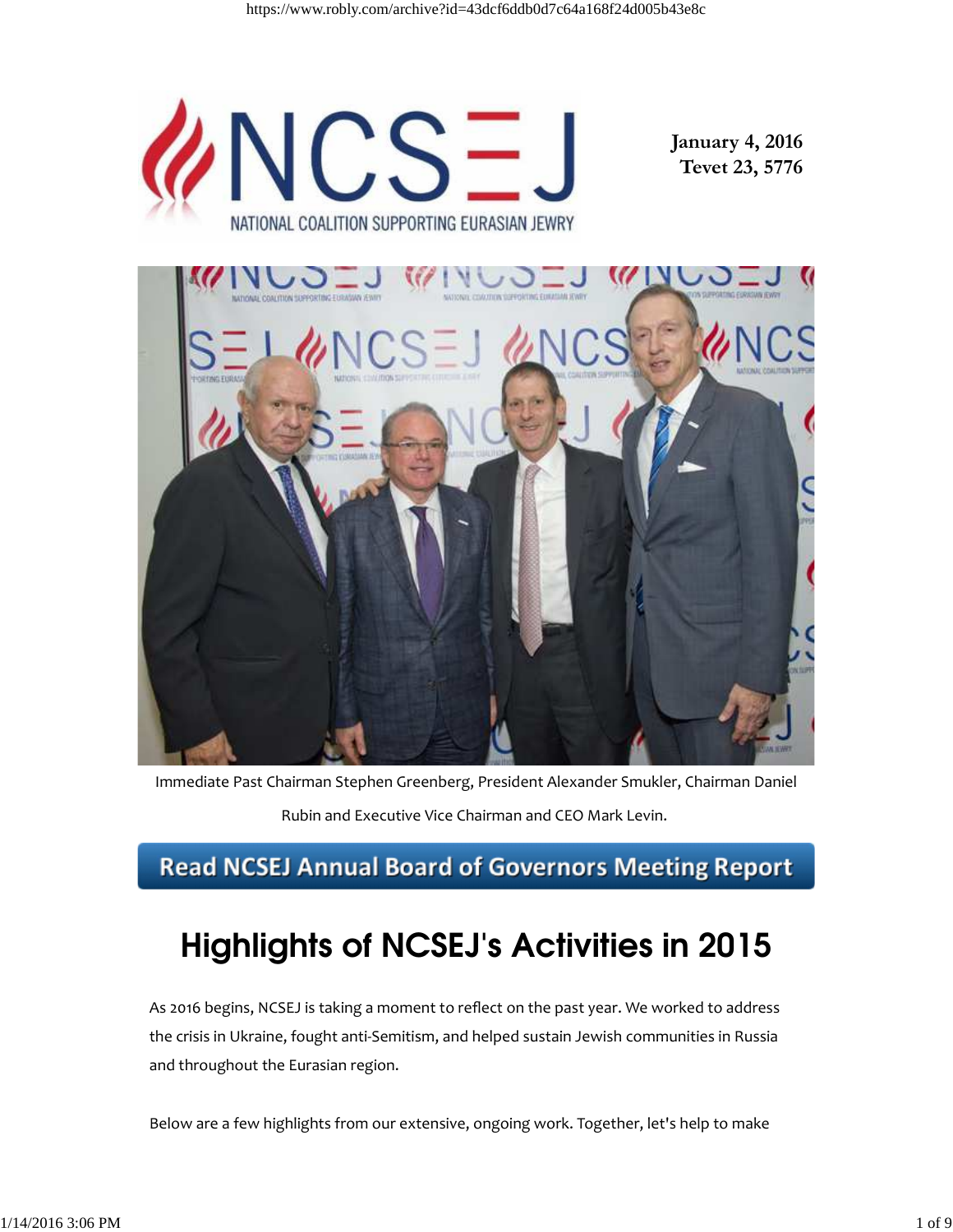2016 a year of peace and security for Jews in Eurasia and across the world.

### **January**

Organized a series of meetings and accompanied the President of the Russian Jewish Congress (RJC) Yuri Kanner during his visit to Washington.

### $\bullet$

Participated in the 70th Anniversary Commemoration of the Liberation of Auschwitz. *(right: NCSEJ Deputy Director Lesley Weiss with members of the U.S. delegation to the Commemoration)*



### **February**

Hosted a meeting with Georgian Foreign Minister Tamar Beruchashvili, during her first working visit to the United States.

Gave a presentation in a lecture series "the Rise in Anti‐Semitism and our Response" at Temple B'nai Israel in Easton, Maryland.

Interviewed Oleksiy



Honcharenko, an elected member from Odessa to the Verkhovna Rada (Ukraine's parliament), as part of the NCSEJ's series on current issues impacting the Eurasian region.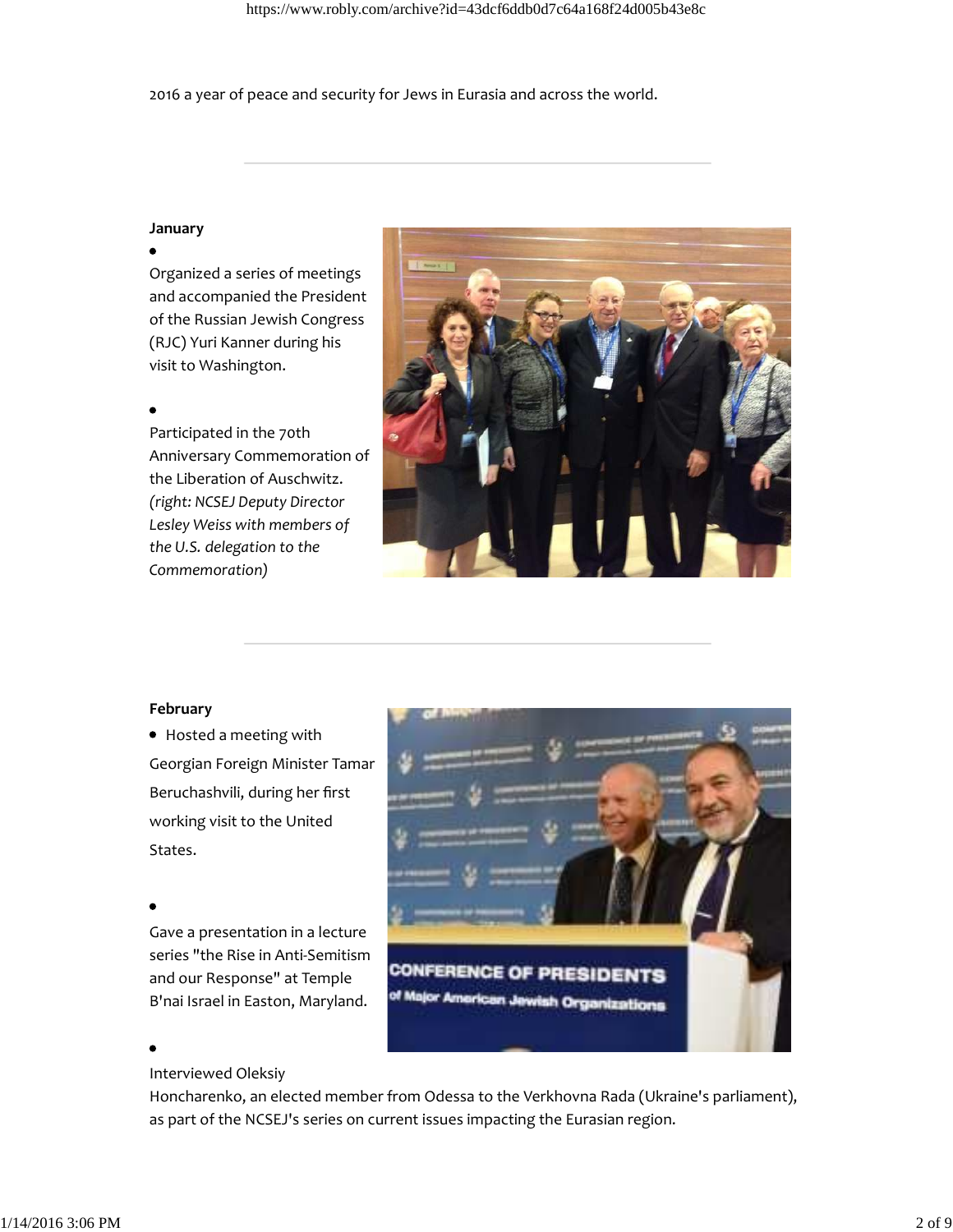https://www.robly.com/archive?id=43dcf6ddb0d7c64a168f24d005b43e8c

Organized a series of meetings and accompanied Ukrainian Jewish Committee (UJC) President Oleksandr Feldman and UJC Executive Director Eduard Dolinsky during their visit to Washington.

Participated in the Conference of Presidents of Major American Jewish Organizations' annual mission. (*above: NCSEJ Chairman Stephen Greenberg and Israeli Foreign Minister Avigdor Lieberman)*

NCSEJ and B'nai B'rith International co‐hosted a meeting with Foreign Minister Linas Linkevicius of Lithuania.

### **March**

Spoke on a panel about Russia's approach to the Middle East at the 2015 AIPAC Policy Conference. (*right: NCSEJ CEO Mark Levin and American Foreign Policy Council Vice President Ilan Berman*)

Organized a meeting for American Jewish community representatives with Chairman of Georgia's Parliament David Usupashvili, in Washington, D.C.

### $\bullet$

Participated in and helped coordinate the World Jewish Congress Executive Committee meeting, which met in Washington, D.C. to discuss the growing threats to Jewish communities and the surge in anti‐Semitism.

Addressed participants in Brandeis University's Global Teen Fellowship, a program of the Brandeis‐Genesis Institute for Russian Jewry.

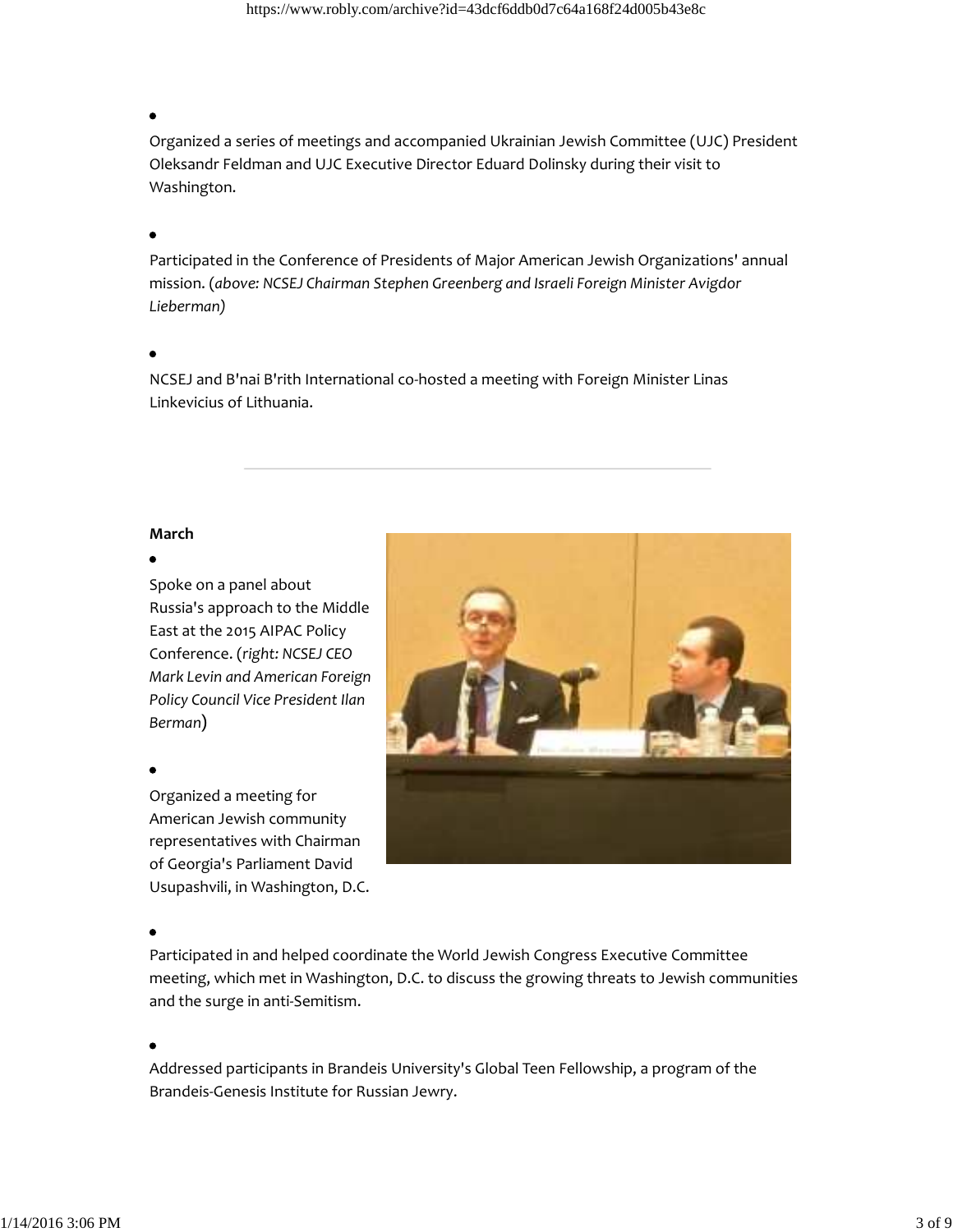### **April**

Hosted a conference call with U.S. Ambassador to Ukraine Geoffrey Pyatt.

Held a young Jewish leadership event in cooperation with Druzya DC, a local group of young Russian‐speaking Jewish Americans. (*above: Kennan Institute Director Matthew*



*Rojansky, NCSEJ CEO Mark Levin, and members of Druzya DC)*

Organized a program for diplomats from Eurasian region to watch a Washington Nationals baseball game at Nationals Park.

Participated in the National Days of Remembrance ceremony at the U.S. Capitol.

Attended Israel Independence Day Reception in Washington.

Participated in a meeting with U.S. Senator Ben Cardin to discuss his work as OSCE Parliamentary Assembly Special Representative on Anti‐Semitism, Racism, and Intolerance.

Attended President Obama's speech at Adas Israel congregation in honor of National Jewish American Heritage Month.

### **May**

NCSEJ Deputy Director Lesley Weiss and her mother Irene

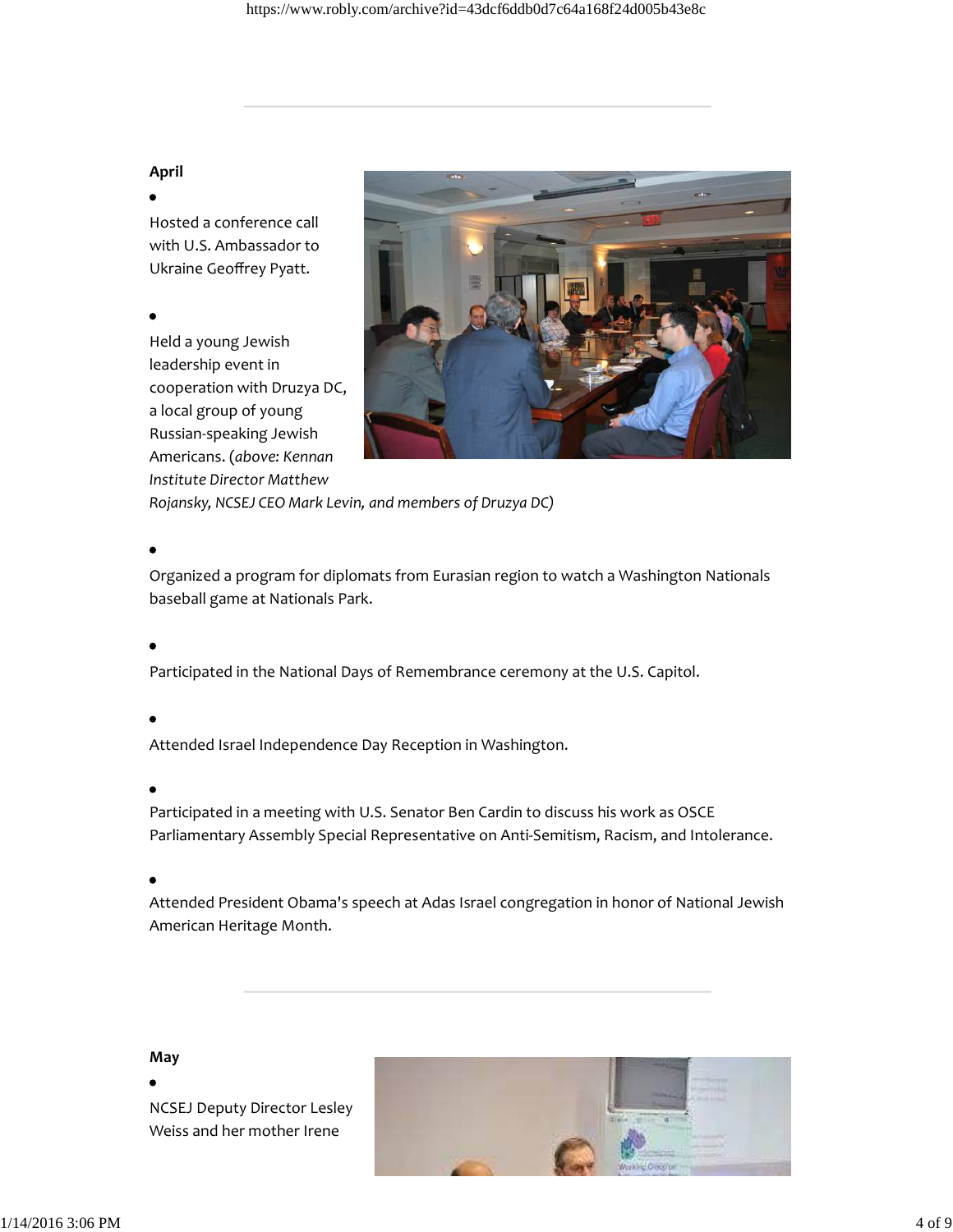Fogel Weiss, an Auschwitz survivor, went to Germany to testify in the trial against former Nazi SS Sgt. Oskar Groening.



### Joined hundreds of participants in Jerusalem at

the 5th Global Forum on Combating Antisemitism. Mark Levin co-chaired the Working Group on Anti‐Semitism in the former Soviet Union and Eastern Europe. *(above: Working Group co‐chairs Tomas Kraus, of Federation of Jewish Communities in Czech Republic, and NCSEJ CEO Mark Levin*)

Met with Hungarian Ambassador to the United States to discuss the Hungarian chairmanship of the International Holocaust Remembrance Alliance.

### **June**

### $\bullet$

Held NCSEJ Spring Board of Governors meeting. *(right: speakers at the meeting. photo: Ron Sachs/CNP)*

Attended a farewell lunch for Lithuanian Ambassador to the U.S. Zygimantas Pavilionis.

Participated in International Holocaust Remembrance Alliance meetings in Budapest.



### **July**

Addressed participants in the



### $1/14/20163:06 \text{ PM}$  5 of 9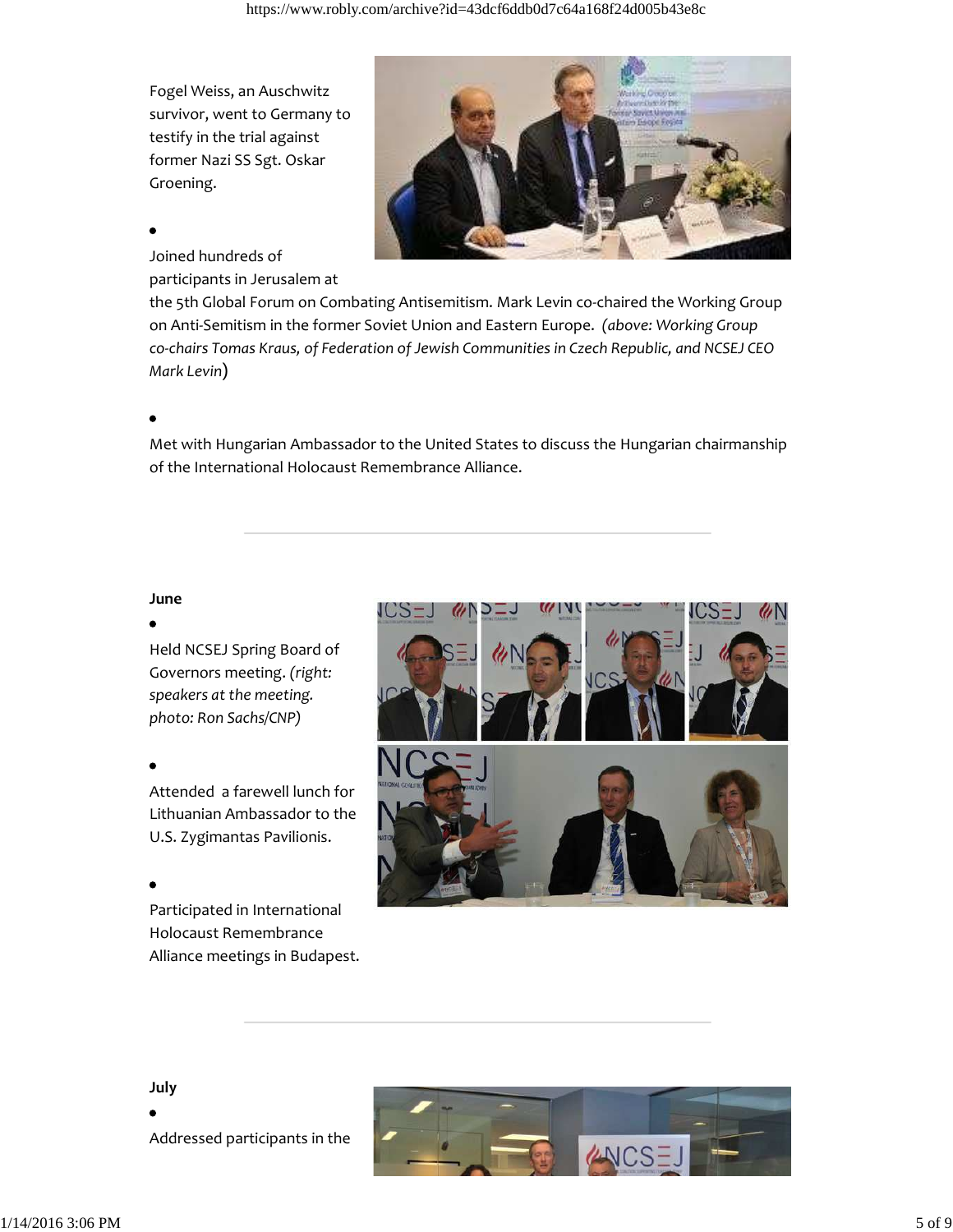Jan Karski Institute for Holocaust Education program at the State Department, on Holocaust issues, cultural preservation, and anti‐Semitism.



Co‐chaired JDC Entwine event "From Shtetl to Selfie: The Changing Face of Eastern European Jewry."

Hosted a meeting with former Odesa mayor and former Verkhovna Rada member Eduard Hurvitz to discuss developments in Ukraine and issues of importance to the Jewish community. *(above: meeting participants with Hurvitz, center)*

Attended U.S.‐Ukraine Business Council and Embassy of Ukraine reception in Washington, D.C., in honor of Prime Minister Arseniy Yatsenyuk and his ministerial cabinet.

**August**

Met with new U.S. Ambassador to Latvia Nancy Petit.

Attended Ukraine Independence Day reception in Washington.

### **September**

Participated in a Rosh Hashanah reception at the U.S. Naval Observatory, hosted by Vice President Joe Biden.

Met with Ukraine's

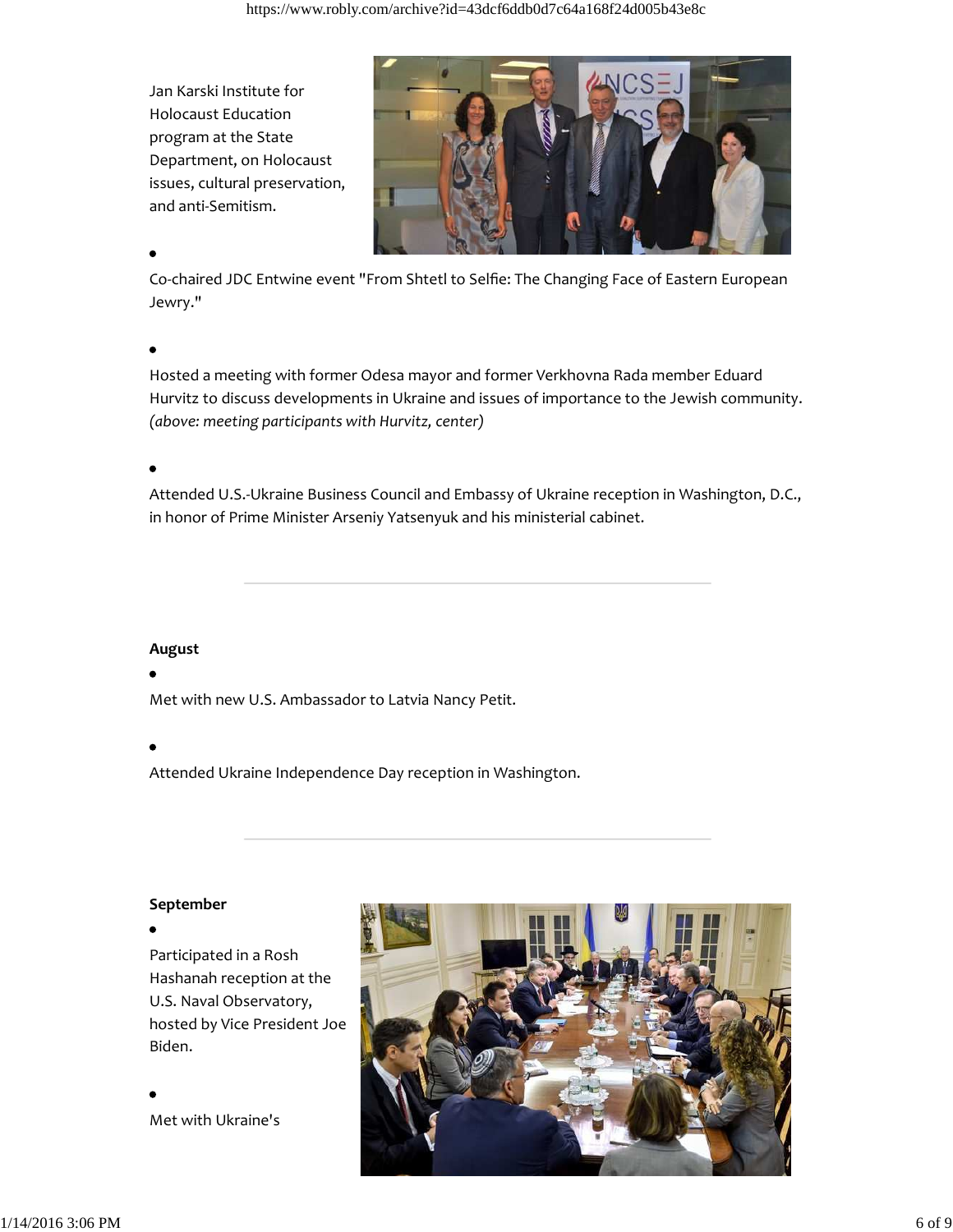https://www.robly.com/archive?id=43dcf6ddb0d7c64a168f24d005b43e8c

President Petro Poroshenko, to discuss anti‐Semitism, recent desecrations of the



Babi Yar memorial in Kyiv, and Ukraine‐Israel relations. *(above: meeting at the Ukraine mission to the United Nations in New York City*)

Met with U.S. Ambassadors to Romania and Poland.

Met with Bridget Brink, U.S. Deputy Assistant Secretary of State for European and Eurasian Affairs.

Participated in a U.S.‐Ukraine Foundation forum on political and humanitarian assistance to Ukraine.

Attended swearing‐in ceremony of U.S. Ambassador to Poland Paul Jones by Secretary of State John Kerry.

### **October**

### $\bullet$

Hosted a meeting with President of Georgia Giorgi Margvelashvili.

### $\bullet$

Organized leadership mission to Ukraine. NCSEJ delegation met with members of the government, the Jewish



community, volunteers, and youth activists in Kyiv and Dnipropetrovsk. (*right: NCSEJ delegation meets with Prime Minister Arseniy Yatsenyuk, center*)

Met in Washington with the Prime Minister of the Srpska Republic.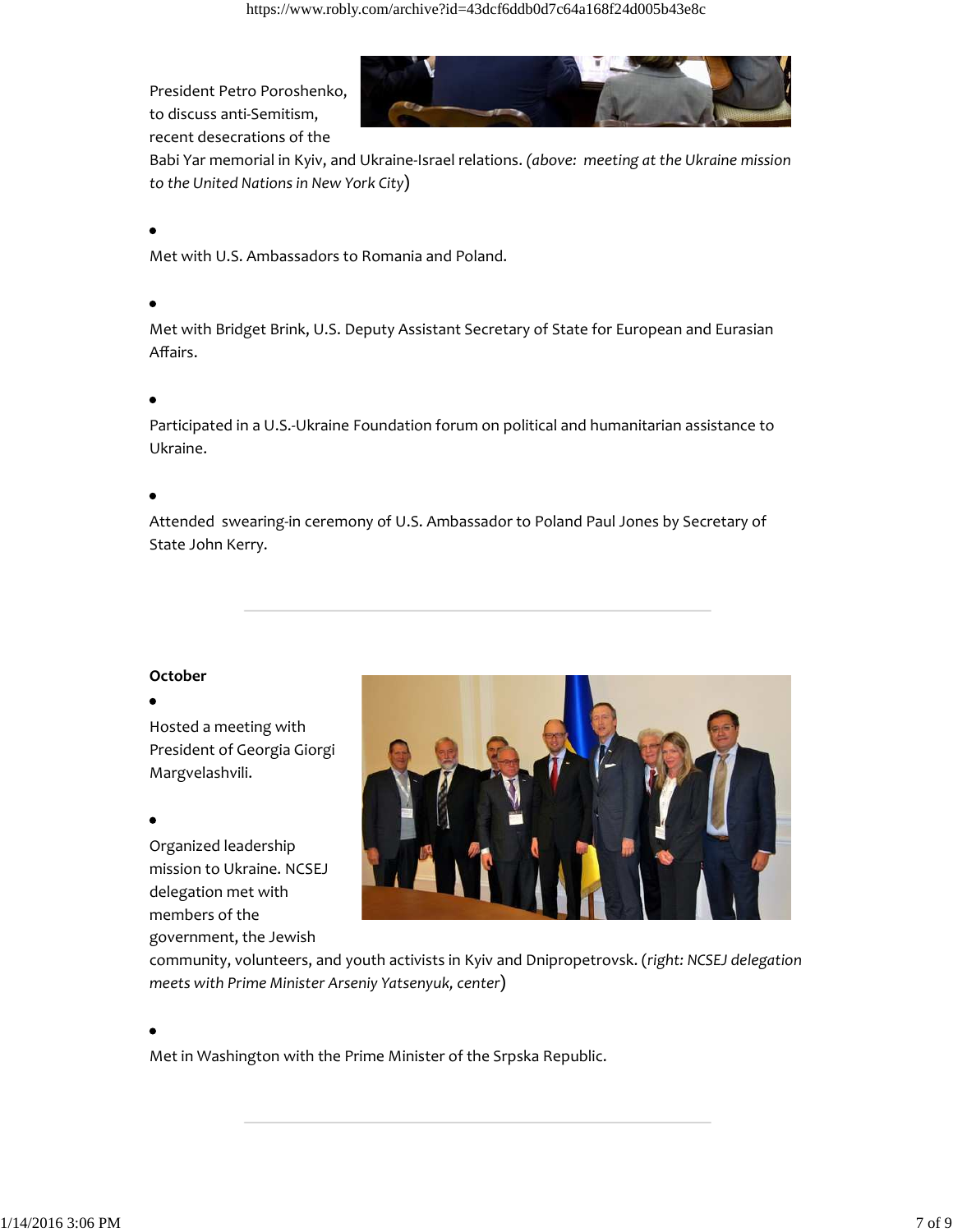### **November**

 $\bullet$ 

Hosted a meeting with Chief Rabbi of Kazakhstan Yeshaya Cohen. (*right: NCSEJ Deputy Director Lesley Weiss, CEO Mark Levin, and Rabbi Cohen)*

### $\bullet$

Met with Combined Jewish Philanthropies (CJP) President Barry Shrage, and briefed our long‐time partner, the



Federation's Boston‐Dnipropetrovsk Kehilla Project committee, on the situation in Ukraine and the recent NCSEJ Leadership Mission to Kyiv and Dnipropetrovsk.

Met with Slava Vakarchuk, Ukrainian rock star and activist.

Met with Romanian Speaker of the Parliament at the American Jewish Committee.

Met with U.S. Congresswoman Nita Lowey, as part of a coalition urging increased humanitarian assistance to Ukraine.

Attended Lithuanian Embassy event featuring author Rita Gabis, who discussed her book *A Guest at the Shooters Banquet*, a historical memoir about the Holocaust in Lithuania.

Participated in German Embassy luncheon with Holocaust survivors to commemorate Kristallnacht.

Attended Jewish Federations of North America General Assembly in Washington.

### **December**

Held NCSEJ Annual Board